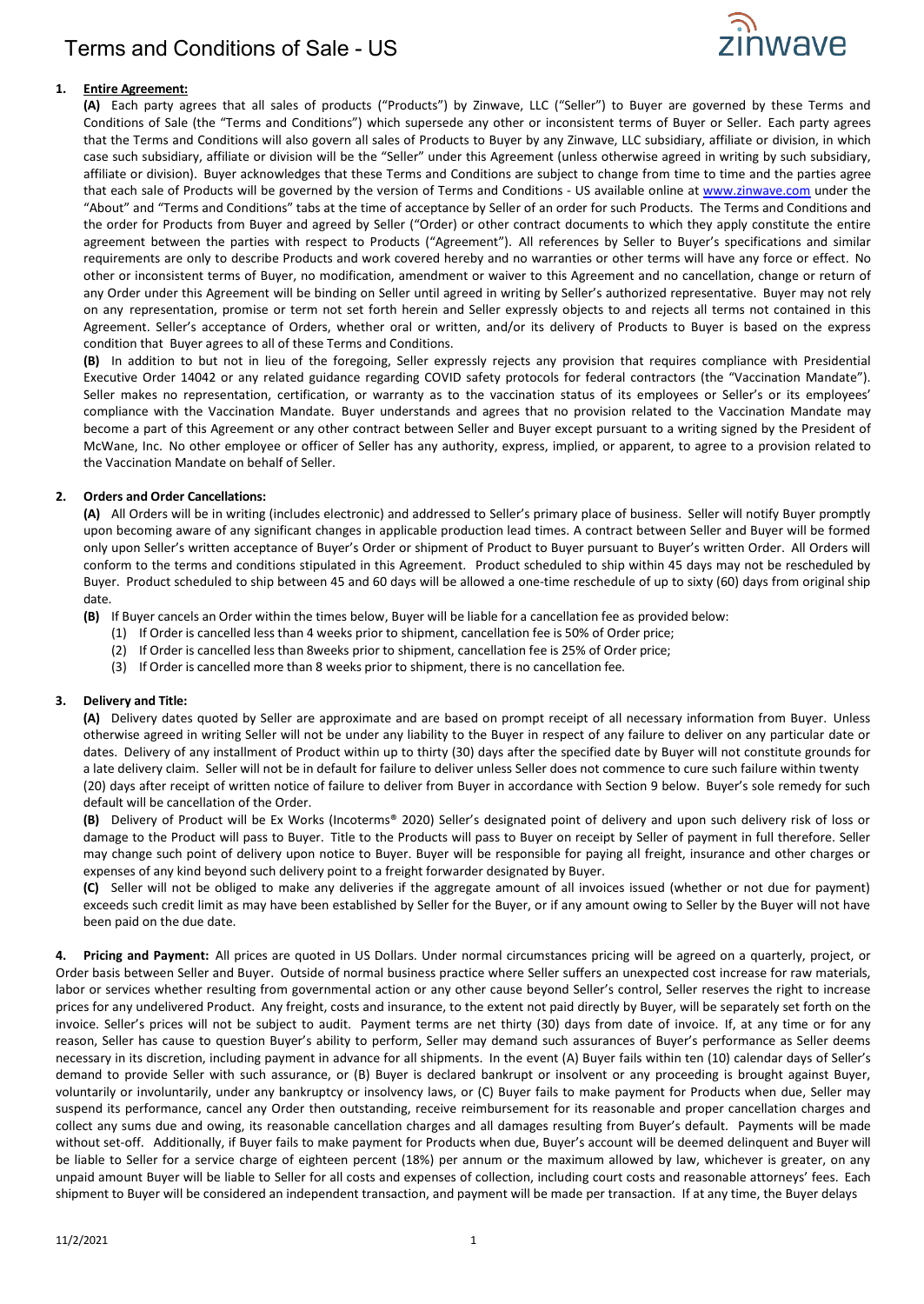## Terms and Conditions of Sale - US



receipt of shipments, payments to Seller will be due on the date when Seller is prepared to make shipment. Product held for the Buyer will be at the risk and expense of Buyer.

**5. Taxes:** Seller's prices do not include sales, use, excise or other similar taxes and Buyer agrees to pay the amount of any present or future such tax in addition to the price specified in each Order, unless Buyer, at the time of sale, provides Seller with all tax-exemption certificates required by taxing authorities.

**6. Changes:** Seller reserves the right to make any changes or modifications, including, without limitation, a design modification, to the Product at any time without incurring any obligation to make any such change or modification to any of the Product previously sold. Seller may further discontinue any Product for sale to its customers generally at any time. Should Seller discontinue a Product for sale to its customers generally, Buyer will be granted last buy opportunities provided that the delivery dates requested by Buyer must be within six (6) months of the effective date of Seller's written notice of discontinuance.

**7. Software License**: Where software is provided as a Product or part of a Product (the "Software") Seller will provide this in the form of a programmed semiconductor memory, diskette, CD or for downloading over the Internet. Seller hereby grants to Buyer a non-exclusive, transferable, limited license, to (i) internally use the Software for purposes of supporting the Product only, and (ii) to sell the Software with the Product, in executable object code form only. All rights in the Software not expressly granted in this Section 8 to Buyer are retained by Seller.

**8. Software Protection**: Without limiting the generality of the last sentence of Section 7, (i) with respect to Software provided in executable object code form, Buyer agrees not to reverse assemble, reverse compile or otherwise reverse engineer the Software, in whole or in part, or otherwise attempt to obtain the source code of the Software or permit any third party to do so, except only if and to the extent such actions are expressly permitted by applicable law, and (ii) Buyer agrees not to modify or prepare derivative works of any Software, and (iii) Buyer agrees not to distribute the Software, except only in executable object code form as part of the Product, or lease, rent, timeshare, transmit or otherwise permit any third party to use or otherwise access any Software (other than as inherent in the normal use of a Product).

**9. Acceptance:** Use of the Product by Buyer, its agents, employees or licensees, or the failure by Buyer to either return the Product or to notify Seller of their intention to return the Product, within five (5) days following delivery of such Product will constitute acceptance of the shipment by the Buyer.

#### **10. Seller's Limited Warranty:**

**(A)** Seller warrants that each Product, when shipped, and for a period of twelve (12) months thereafter will be in substantial compliance with Seller's applicable written technical documentation for the Product. Seller will have the right to make substitutions and modifications from time to time in the specifications of Product sold by Seller provided that such substitutions or modifications will not materially affect overall Product performance. In the case that such modifications cause change to the form, fit and/or function of the Product, Seller will provide written notification to Buyer of their intentions and work with Buyer to transition the new device to production in a mutually acceptable manner.

**(B)** EXCEPT FOR SELLER'S LIMITED WARRANTY SET FORTH IN SECTION 10(A) ABOVE, SELLER PROVIDES THE SOFTWARE "AS IS" AND WITHOUT WARRANTY OF ANY KIND. THE WARRANTY CONTAINED IN SECTION 10 REGARDING THE PRODUCT IS THE ONLY WARRANTY GIVEN BY SELLER. SELLER EXPRESSLY DISCLAIMS ALL OTHER WARRANTIES, WHETHER EXPRESS, IMPLIED OR STATUTORY, INCLUDING, WITHOUT LIMITATION, THE IMPLIED WARRANTIES OF MERCHANTABILITY AND OF FITNESS FOR A PARTICULAR PURPOSE, ANY WARRANTY OF NON-INFRINGEMENT, AND ANY WARRANTY THAT MAY ARISE BY REASON OF USAGE OF TRADE, CUSTOM OR COURSE OF DEALING, AND BUYER HEREBY EXPRESSLY WAIVES ANY AND ALL SUCH WARRANTIES.

**(C)** With respect to any claims asserting breach of the limited warranty set forth in Section 10(A) above, Seller's liability is limited, at Seller's option, to replacing, repairing or issuing credit to Buyer (without interest), provided that prior to any replacement, repair or credit the following conditions are satisfied: (i) Seller is promptly notified in writing by Buyer upon discovery of any such breach; (ii) the defective Product(s) are returned to Seller, transportation charges prepaid by Buyer; (iii) the defective Product(s) are received by Seller for adjustment no later than four (4) weeks following the last day of the warranty period along with proof of purchase; and (iv) Seller's examination of such Product will disclose to Seller's own satisfaction that such failures did not arise as a result of misuse, abuse, improper installation or application, repair, alteration, or accident, or negligence in use, storage, transportation or handling by a person or entity other than Seller. The remedies provided in this Section 10(C) are Buyer's sole and exclusive remedies for breach of warranty by Seller.

**11. LIMITATION OF LIABILITY:** IN NO EVENT, WHETHER AS A RESULT OF BREACH OF CONTRACT, WARRANTY, TORT (INCLUDING NEGLIGENCE) OR STRICT LIABILITY, WILL SELLER BE LIABLE FOR ANY PUNITIVE, SPECIAL, INCIDENTAL OR CONSEQUENTIAL DAMAGES, INCLUDING WITHOUT LIMITATION LOSS OF PROFIT, LOSS OF USE OF PRODUCTS OR OTHER PROPERTY OR EQUIPMENT, DAMAGE TO OTHER PROPERTY, COST OF CAPITAL, COST OF SUBSTITUTE PRODUCTS, DOWNTIME OR CLAIMS OF BUYER'S CUSTOMERS FOR ANY OF THE AFORESAID DAMAGES. SELLER WILL NOT BE LIABLE AND BUYER AGREES TO INDEMNIFY SELLER FOR ALL PERSONAL INJURY, PROPERTY DAMAGE OR OTHER LIABILITY RESULTING IN WHOLE OR IN PART FROM BUYER'S NEGLIGENCE. BUYER'S RECOVERY FROM SELLER FOR ANY CLAIM SHALL NOT EXCEED BUYER'S PURCHASE PRICE FROM SELLER FOR THE PRODUCT, IRRESPECTIVE OF THE NATURE OF THE CLAIM, WHETHER IN CONTRACT, TORT, WARRANTY OR OTHERWISE. NOTHING IN THIS AGREEMENT SHALL IN ANY WAY LIMIT THE LIABILITY OF EITHER PARTY FOR DEATH OR PERSONAL INJURY RESULTING FROM ITS NEGLIGENCE OR FOR FRAUD.

#### **12. Default:**

**(A)** If Buyer becomes insolvent, bankrupt, makes an assignment for the benefit of its creditors or is otherwise unable to meet its obligations as they come due, such an event will be deemed a material default, entitling Seller to cease performance hereunder and to avail itself of all legal and equitable remedies it may have against Buyer.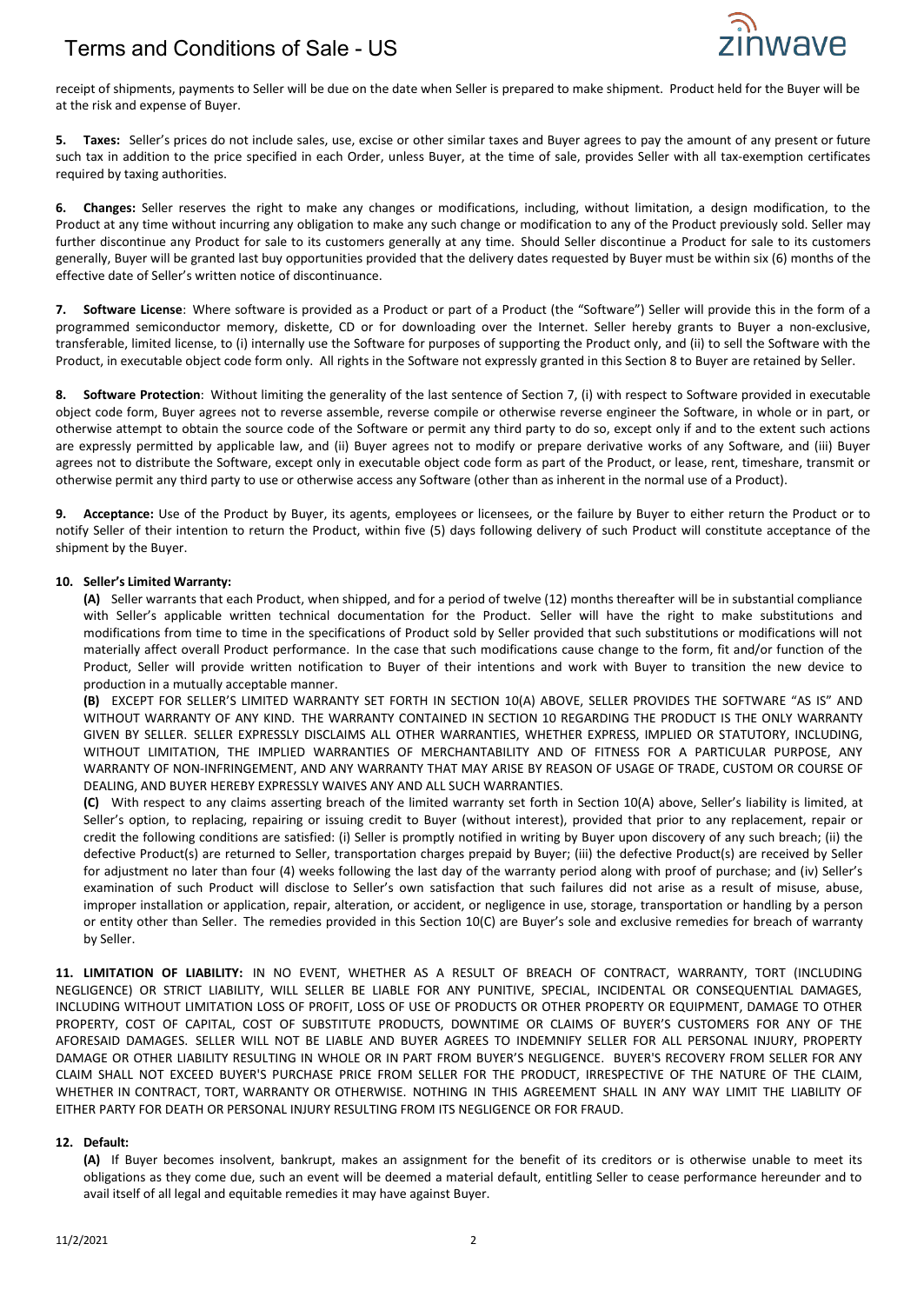### Terms and Conditions of Sale - US



**(B)** In the event of any default by Buyer including any breach of any of its obligations hereunder, Seller may decline to make further shipments without in any way affecting its rights under the Terms and Conditions set forth and may cease performance hereunder and avail itself of all legal and equitable remedies it may have against Buyer. If despite default by Buyer, Seller elects to continue to make shipments, Seller's action will not constitute a waiver of any default by Buyer or in any way affect Seller's legal remedies for any such default.

**13. Controlling Law; Consent to Venue; Dispute Resolution:** This Agreement and all rights and obligations hereunder will be governed by and construed in accordance with the laws of the State of Delaware, without regard to its conflicts of law provisions. The United Nations Convention on Contracts for the International Sale of Goods will not apply to this Agreement. All disputes, claims, and controversies ("Disputes") between the parties arising out of or relating to this Agreement, including but not limited to Disputes based on or arising from an alleged tort, will be resolved by binding arbitration in accordance with the Delaware Rapid Arbitration Act ("DRAA"). Disputes will be arbitrated in Wilmington, Delaware. The parties will select arbitrators in accordance with the DRAA. The parties may mutually agree on the rules governing such arbitration, provided that such rules, and any additional or different rules, are consistent with the DRAA. Defenses based on statutes of limitation and similar doctrines will be applicable in any such proceeding, and commencement of an arbitration proceeding under this Agreement will be deemed commencement of an action for such purposes. No Dispute will be arbitrated as a class action, representative, or general public action, collective action, private attorney-general action, or otherwise be joined with claims of any other person ("Collective Proceedings"). If (A) this limitation on Collective Proceedings is held by an arbitrator or court of competent jurisdiction to be unenforceable or interpreted to not prevent a Collective Proceeding, and/or (B) any arbitrator or court renders a decision regarding the question of arbitrability under the DRAA such that the Dispute is not arbitrated in accordance with the DRAA, then such Dispute will proceed in a court of law as provided in this Section. Notwithstanding the foregoing, Buyer reserves the right to resolve or bring any Dispute in a court of competent jurisdiction in the state and federal courts of Delaware, and the parties agree that, except when the Dispute is arbitrated, the exclusive venue for all Disputes between the parties will be the state and federal courts of Delaware, to which jurisdiction each party hereby irrevocably submits. Each party waives any objection or defense that it is not personally subject to the jurisdiction of the state and federal courts of Delaware; that venue of the action is improper; and that the action, suit, or proceeding is brought in an inconvenient forum. In addition to any other mode of service of process authorized by law, each party consents to service of process by registered or certified mail. EACH PARTY EXPRESSLY WAIVES ALL RIGHTS IT MAY HAVE TO A TRIAL BY JURY.

**14. Compliance with Laws:** Each party represents and warrants, in connection with transactions contemplated by this Agreement, and any other agreement contemplated by or entered into pursuant to this Agreement, that it will comply with all applicable federal, state and local laws, codes, regulations, orders and ordinances, including without limitation (A) all applicable laws and regulations regarding export controls, economic sanctions, trade embargoes and anti-boycott restrictions, and all applicable anti-corruption laws, including but not limited to the U.S. Foreign Corrupt Practices Act (as amended) and the United Kingdom Bribery Act (collectively, "Applicable International Trade and Anti-Corruption Laws"); and (B) all applicable equal opportunity requirements including those set forth in U.S. Executive Order 11246, the U.S. Rehabilitation Act of 1973, as amended, and the U.S. Vietnam Era Veterans Readjustment Assistance Act of 1974, as amended, and regulations promulgated thereunder, and laws prohibiting discrimination against any person because of veteran status, disability, race, creed, color, national origin, religion, age or sex in any term or condition of employment, all of which are incorporated by reference into this Agreement; and (C) all applicable laws and regulations addressing human trafficking and slavery. Each party acknowledges and confirms that it and its officers, directors, employees, agents, contractors, designees and/or any other party acting on its behalf (collectively "Related Parties") are familiar with the provisions of Applicable International Trade and Anti-Corruption Laws. Each party agrees to indemnify, defend and hold harmless the other party and its employees from and against any and all claims, demands, costs, penalties and fines arising in connection with any alleged breach by the indemnifying party or any of its Related Parties of this Section. Seller may terminate this Agreement in its entirety, without liability to Buyer, if Seller believes in good faith that Buyer or any of its Related Parties has violated or intends to violate this Section.

**15. Force Majeure:** Seller will not be liable for any expense, loss or damage resulting from delay in delivery or prevention of performance caused by any event beyond Seller's reasonable control ("Force Majeure"), including without limitation: fire; flood; storm; act of God; strike, labor dispute or labor shortage; lack of or inability to obtain materials, fuels, supplies or equipment; civil unrest or riot; accident; transportation delay or shortage; act or failure to act of Buyer or any government; assertion by a third party of an infringement claim; or any other cause whatsoever, provided that such cause is beyond Seller's reasonable control. Seller will have such additional time for performance as may be reasonably necessary under the circumstances and may adjust the price to reflect increases occasioned by Force Majeure.

**16. Advice/Training:** Buyer acknowledges that no installation, training or education is contracted for or purchased hereunder unless specifically agreed to in writing. If Seller offers or gives technical advice or performs any training in connection with the use of any Product, such advice or training will be provided only as an accommodation to Buyer, and Seller will have no responsibilities or liabilities whatsoever for the content or use of such advice or for any damages that may result from the use, support, maintenance, servicing or alteration of the Product by a Seller representative.

#### **17. Intellectual Property; Confidentiality:**

**(A)** Ownership: The parties agree that the Product, including all intellectual property rights therein and thereto, are owned exclusively by Seller (and its licensor(s), if any), and that Buyer will have no rights therein or thereto by virtue of these Terms and Conditions or otherwise, except only for the license to the Software granted in Section 7.

**(B)** Confidentiality: Buyer agrees to treat all engineering and technical information of or relating to the Product including the Software provided by Seller (together the "Confidential Information") as strictly confidential, and will use the same care to prevent disclosure of